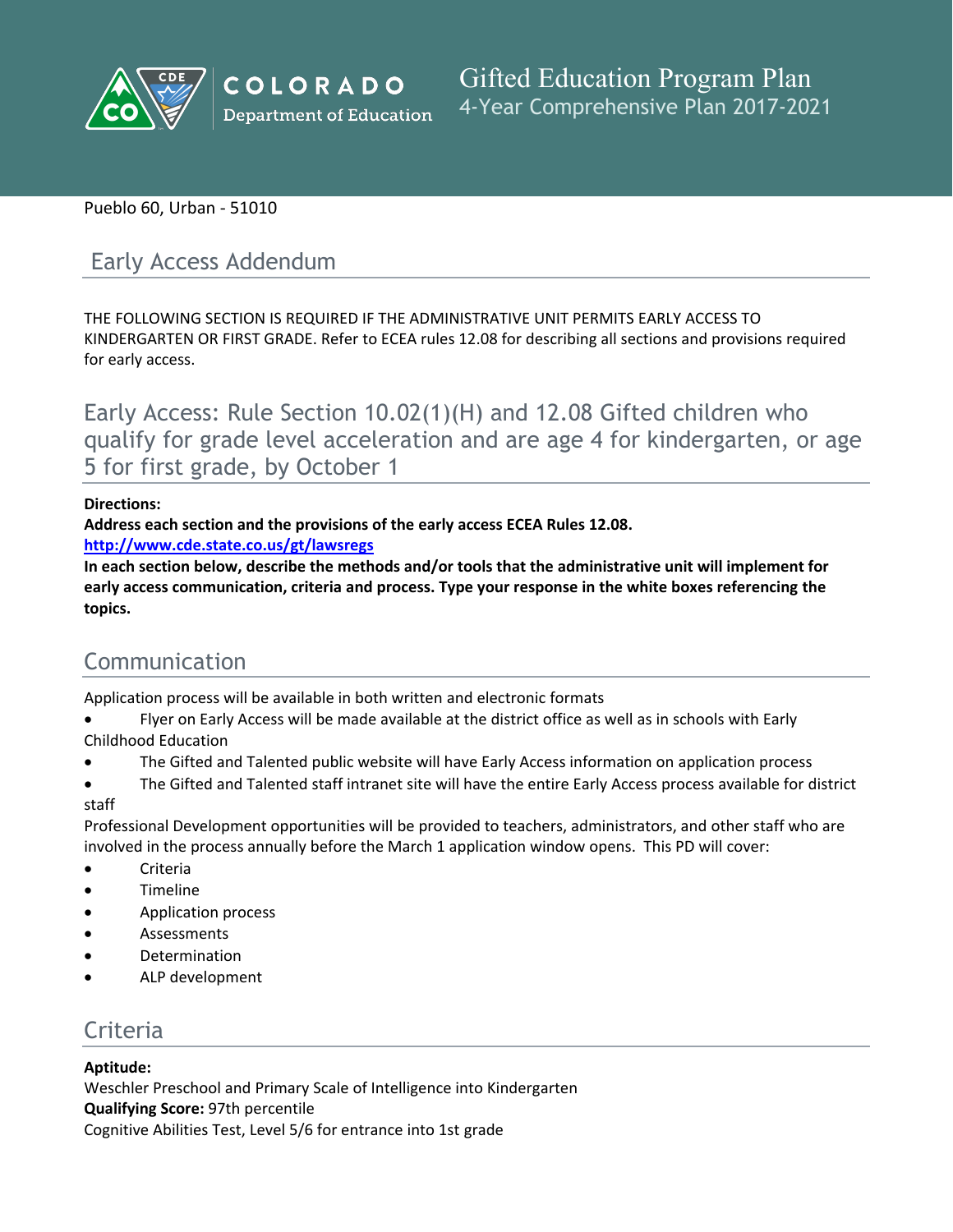

#### **Qualifying Score:** 97th percentile

#### **Achievement:**

- Test for Early Mathematics Ability, Third Edition
- Test for Early Reading Ability, Third Edition
- Test for Early Written Language

**Qualifying Score:** 97th percentile

# **Performance:**

- Gifted Rating Scales for Preschool (GRS-P) 4 year old, Teacher Rating Scale
- Scales for Identifying Gifted Students (SIGS) 5 year old, Teacher Rating Scale

**Qualifying Score:** 97th percentile

# **Readiness, social behavior and motivation:**

- Teaching Strategies GOLD Survey (School Readiness)
- Iowa Acceleration Scale

**Qualifying Score:** 60-80 total points on the Iowa Acceleration Scale

# **Support system:**

Support system includes:

- Regular communication between the classroom teacher and parents regarding academic and affective progress
- Monthly ALP progress reports
- Affective guidance through school counselor

# Process

# **Timelines:**

# **Process**

If a parent/guardian determines that his/her preschool or kindergarten child may be highly gifted and would like to inquire about early access/entrance to kindergarten or first grade, the parent/guardian may contact the Pueblo City Schools Gifted and Talented office and request an application packet.

If a parent/guardian decides that his/her child will proceed with the Early Access approval process, the parent/guardian must submit a portfolio to the director of Gifted and Talented during the month of March of the school year prior to enrollment. Portfolios received after the last day of March will not be processed. The following information must be included in a portfolio:

- Early access application form
- Contact information
- Copy of child's birth certificate
- Release of student information form
- Any previous assessment data (if applicable)
- Proof of residence (if applicable)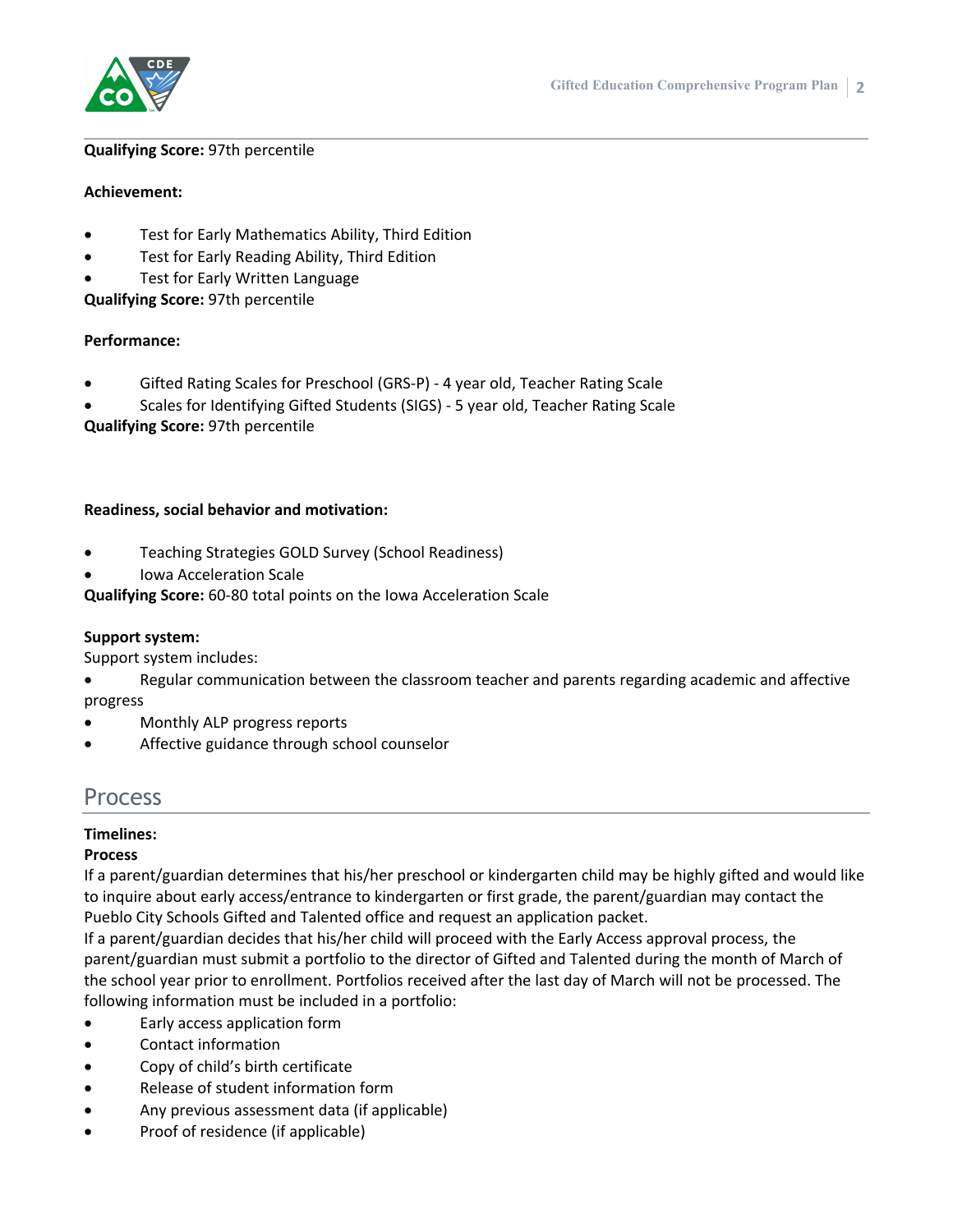

- \$100.00 application fee\*
- Letter stating the reasons for considering early access for their child
- Letter of recommendation from a previous teacher, mentor and/or coach
- Examples of reading, writing, math, problem solving and creativity ability
- Norm-referenced or standardized screening tool or questionnaire
- \* Application fee is waived for students in the free/reduced lunch program

Upon the submission of a completed application and student portfolio, a team of educators knowledgeable of gifted education and early childhood development evaluates the application using a qualitative rating scale or rubric. This rubric will be used as a screening tool for parent and teacher input. Based upon the subjective and objective review, the early access education team determines if the child is an appropriate candidate for the next level of the early access assessment process. If it is deemed the child is not a candidate for additional evaluation, the parent/guardian is notified of the team's decision.

#### **Assessment**

The next step in the early access process is conducting identification assessment. Students will be first be given the Cognitive Abilities Test (CogAT) Level 5/6. A student must score in the 97<sup>th</sup> percentile or higher to proceed. Further assessments include:

- 1. Achievement Assessments
- 1. Test of Early Mathematics Ability, Third Edition (TEMA-3)
- 2. Test of Early Reading Ability, Third Edition (TERA-3)
- 3. Test of Early Written Language (TEWL-3)
- 2. Performance Assessments
- 1. Gifted Rating Scales Preschool (GRS-P), Teacher Rating Scale (4 year old)
- 2. Scales for Identifying Gifted Students (SIGS), Teacher Rating Scale (5 year old)
- 3. School Readiness Assessment
- 1. Teaching Strategies GOLD Survey

#### **Determination**

An Assessment/ Portfolio Review Team members will meet to make a final determination using the Iowa Acceleration Scale. The team will consist of the director of Gifted and Talented, director of Early Childhood, Test Administrators, and classroom teachers. The final decision to accept or not to accept a student for Early Access is always at the discretion of the district.

If a child is accepted for the Early Access, the parent/guardian will be contacted by the director of Gifted and Talented and/or designee by the last day of May. Approval for Early Access will authorize a five year old to enter first grade in a non-Gifted and Talented centered classroom and a four year old to enter half day or full day kindergarten as determined by the Placement Team. The director of Gifted and Talented and/or designee will notify the principal at the child's designated Gifted and Talented Center school by the last day of May. If a child does not meet the criterion for Early Access, the parent/guardian will receive written notification along with a copy of the summary of the test results. Written notification will include suggestions to support and assist the parent/guardian in next steps for his/her child. If a child is determined gifted, but does not qualify for Early Access, identification information is provided to the school that serves the student.

#### **Placement**

For students approved for Early Access, a placement meeting/review will occur with the Placement Team. This meeting will take place by the end of May and will include the director of Gifted and Talented or director of Early Childhood, receiving school principal, receiving school teacher and the parent/guardian. Every effort will be made to cluster students geographically to assure peer interaction.

#### **Advanced Learning Plan**

A meeting will be arranged at the designated Gifted and Talented Center school or other district site to be agreed upon by the Placement Team and the parent/guardian. The purpose of the meeting will be to develop an Advanced Learning Plan (ALP) and to transition the student to complete the Gifted and Talented identification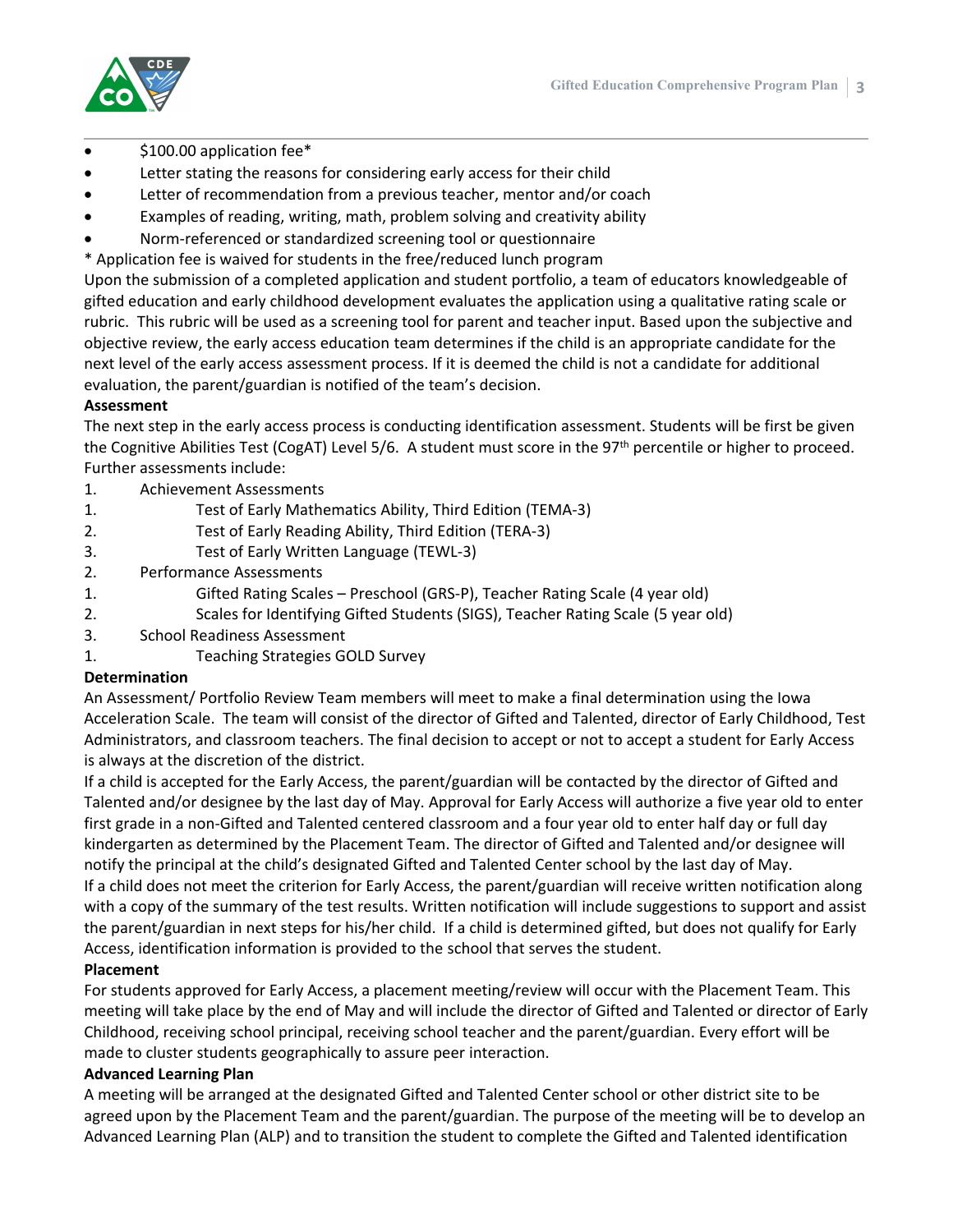

process. ALP's are required by state rules for all identified Gifted and Talented students and must be completed by September 30, of the enrollment year. An annual meeting will take place between the Gifted and Talented designee, current teacher and parent/guardian.

# **Record Keeping**

Record keeping will be maintained in Infinite Campus and Alpine Achievement Systems. The student's progress will be monitored throughout the school year to ensure the student's success.

# **Appeal Process**

If there is a disagreement with an identification or programming decision, a right of appeal is available. A parent, student, teacher, or administrator may initiate the appeal process by notifying the building GT coordinator. The applicant will then meet with the building administrator and gifted/talented coordinator to review data, introduce additional information, and decide on a further course of action. The superintendent will be part of the appeal process and make the final decision. Parents will be notified of the final decision through written communication within 15 school days.

# **Personnel:**

# **AU Gifted Education Specialist**

 Ensure the information is available to parents in both written and electronic forms, in both English and Spanish

- Primary contact throughout the application process
- Collects student portfolios
- Coordinates with the assessment team to supply testing materials and determine testing dates
- Coordinates with the determination team on date for formal meeting
- Ensure the child's ALP has been completed by September 30

#### **Early Childhood Education TOSA**

- Serves on the determination team
- Lead support facilitator for student
- Lead facilitator of the ALP development team

#### **Test Administrators**

- Administers aptitude and achievement tests
- Serves on the determination team

#### **Preschool Teachers**

- Completes norm-referenced observation scales
- Serves on the determination team

#### **ALP Development Team**

- Student
- Parent
- Elementary school principal
- Elementary classroom teacher
- Elementary school counselor
- Early Childhood Education TOSA

#### **Evaluation:**

- 1. March 1-31: Parent requests and completes Early Access Application and Student Portfolio
- 2. AU conducts evaluation of portfolio to determine if student is a candidate

3. Students moves to administration of cognitive abilities test OR parents are notified if student is not a candidate